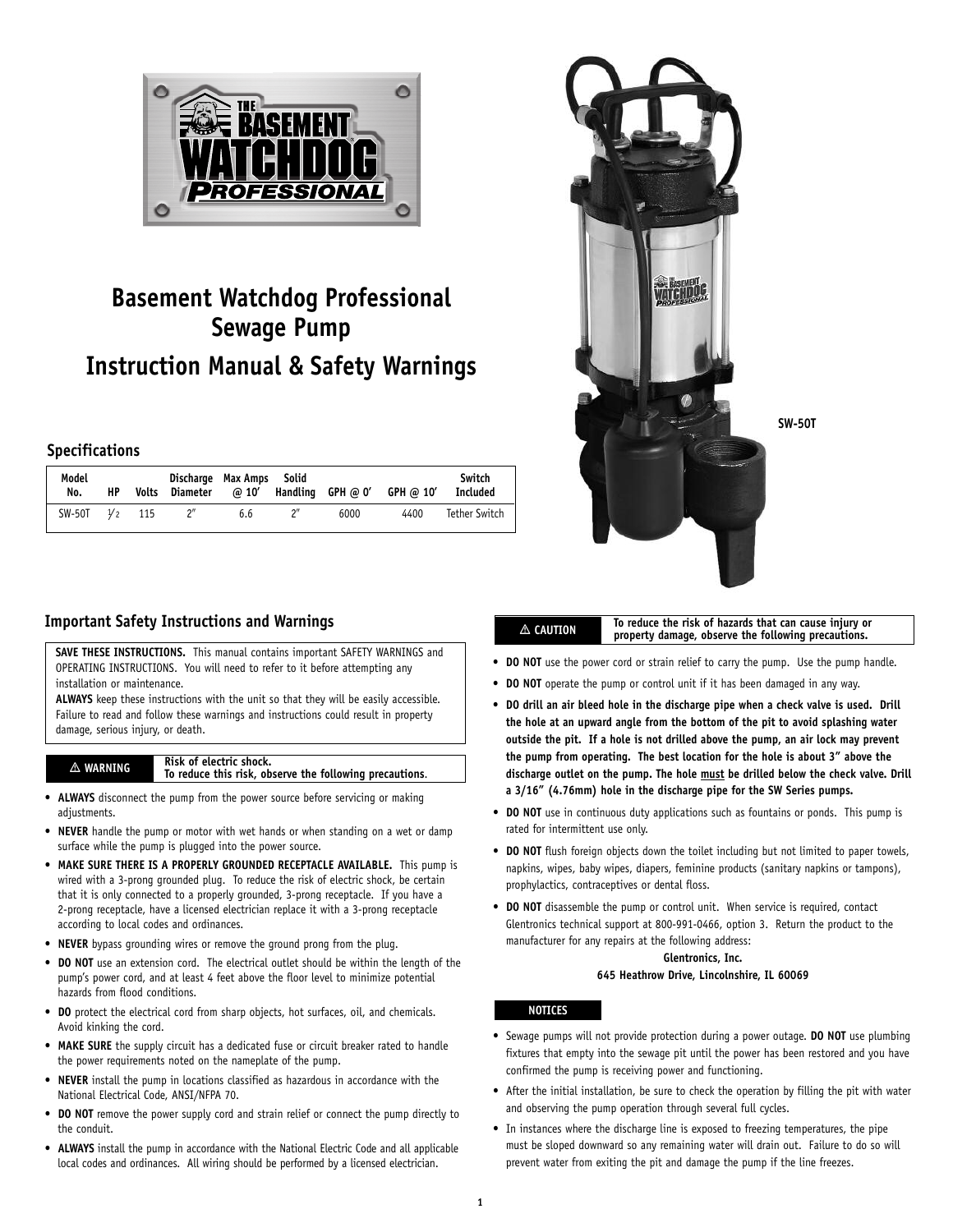## **Installation Instructions**

## **Prior to Installation**

- 1. Visually inspect your pump. Products may be damaged during shipping. If the product has been damaged, contact your place of purchase or Glentronics, Inc. before installation.
- 2. Thoroughly read the instructions provided to learn specific details regarding installation and use. This manual should be retained for future reference.

### **Installing the Pump**

**WARNING**

**This installation must be in accordance with the National Electric Code and all applicable local codes and ordinances.**

- 1. Use a pit that conforms to all local codes and is large enough to accommodate the pump and float switch. Larger pits are preferred, since they will extend the discharge cycle and reduce the number of times the pump turns on.
- 2. Clean the pit of all debris.
- 3. The pump should not be set directly onto a clay, earthen, or sand base.
- 4. The pump should be level.
- 5. Install discharge plumbing according to local, regional and state codes. Rigid PVC pipe is recommended.
- 6. To avoid debris pouring onto the float, it should be positioned on the side of the discharge pipe opposite the drain tile. (See diagram). **The tethered float switch must be moving freely at all times. Make sure the float switch does not come into contact with other pumps, wires, pipe or any other object that may be in the pit. The float switch must not come into contact**



**with the pit floor or wall. If the float switch does not move freely the pump will not activate.**

- 7. The size of the pump outlet is 2". Match the size of the discharge pipe to the size of the outlet on the pump to maintain the optimum pumping capacity.
- 8. An in-line check valve rated for sewage applications is recommended to prevent backflow. *Note: When using a check valve, an air bleed hole of 3/16" (4.76mm) needs to be drilled in the discharge pipe. The best location is about 3" above the top of the discharge outlet. The hole must be drilled below the check valve. A small stream of water will escape through this air bleed hole when the pump is running, so the hole should be drilled on an angle toward the bottom of the pit.*
- 9. Install a gate valve or ball valve as required by any codes.
- 10. Secure the power cord to the discharge pipe with wire ties or clamps to prevent interference with the float assembly.
- 11. A cover is required in all sewage pump installations with gas-tight seals to contain gases and odors. A vent pipe should be added in any sewage installation. Always follow local, regional and state codes when installing a sewage pump.
- 12. In instances where the discharge line is exposed to freezing temperatures, the pipe must be positioned in a downward slope so any remaining water will drain away. Failure to do this will prevent water from exiting the pit and damage the pump if the line freezes.

# **Connecting the Pump**

| A WARNING | Make sure the outlet is single phase, 115V and 60HZ<br>for all the pump installations. |
|-----------|----------------------------------------------------------------------------------------|
|           |                                                                                        |

Plug the pump directly into a properly grounded, 3-prong receptacle. For a neater installation, secure the power cord to the discharge pipe with wire ties or hose clamps. Keep any cords separated from each other on opposite sides of the pipe.

### **Completing the Installation**

- 1. After the initial installation, be sure to check the pump operation by filling the pit with water and observing the pump through several full cycles. **The tethered float switch must be moving freely at all times. If the float switch does not move freely the pump will not activate**. Be sure to check the pump is turning on and off at the intended levels. *Note: The pump should have a "normal pumping" sound. Any abnormal sound, vibration, or lack of output from the discharge pipe is the signal of a problem. Stop the pump and refer to the troubleshooting guide.*
- 2. Replace the pit cover making sure not to pinch or crimp the pump wire with the cover. The pit cover either has a 'hole punch' that will allow the cord to be passed through or one can be drilled.

## **Product Operation**

The tether float switch contains a single large float. Water will lift the float switch to activate the pump. As the pump evacuates the water from the pit the float switch will drop and turn off the pump. To adjust the float switch, loosen the screw on the "P" type clamp holding the float switch wire. Adjust the wire to the desired length and then tighten the screw. **DO NOT shorten the tether length to less than 4". After any adjustment of the float switch be sure to check the pump operation by filling the pit with water and observing the pump through several full cycles. The tethered float switch must be moving freely at all times. If the float switch does not move freely the pump will not activate.**



# **Maintenance Check List**

Maintenance should be performed 1-2 times per year.

- 1. Remove all debris from the bottom of the pit.
- 2. Remove all debris floating in the water.
- 3. Remove all debris from the float switch.
- 4. Remove all debris around the air bleed hole.
- 5. Fill the pit with water. Make sure pump turns on at the intended level.
- 6. Make sure the tether float switch is moving freely.
- 7. While the pump is running, make sure pump is evacuating water at a good pace.
- 8. While the pump is running, make sure a stream of water is escaping from the air bleed hole near the bottom of the pump and the air bleed hole in the PVC pipe. If not, clear the hole of any deposits or debris.

**Visit our website www.basementwatchdog.com for more information about the Basement Watchdog pumps and battery backup sump pump products.**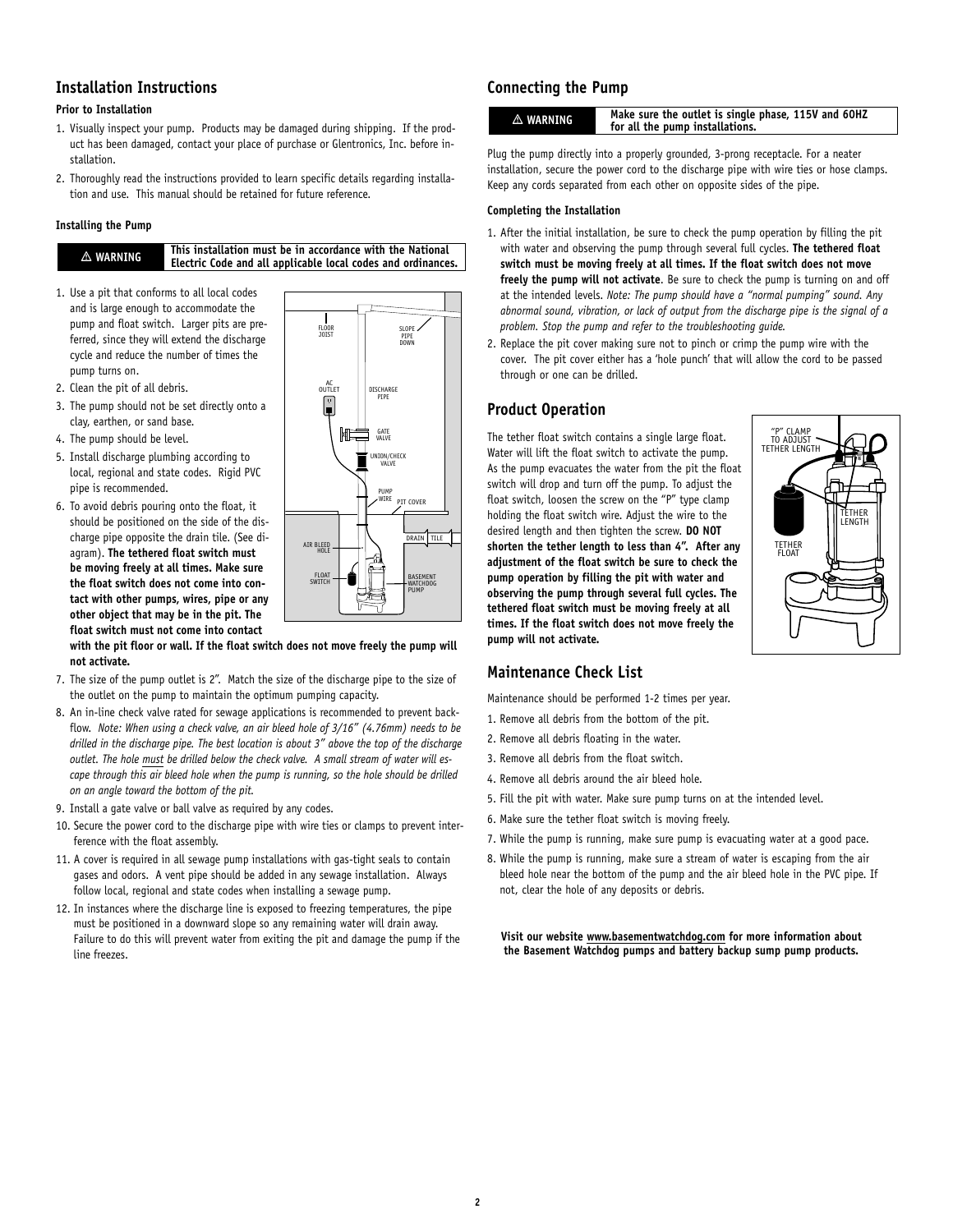## **Limited Warranty**

By opening this package and using this GLENTRONICS, INC. product, you are agreeing to be bound by the terms of the GLENTRONICS, INC. limited warranty ("warranty") as set out below. Do not use your product until you have read the terms of the warranty. If you do not agree to the terms of the warranty, do not use the product and return it within the return period stated on your purchase receipt from the retail store or authorized distributor where you purchased it for a refund.

To the extent permitted by law, this warranty and the remedies set forth are exclusive and in lieu of all other warranties, remedies and conditions, whether oral, written, statutory, express or implied. GLENTRONICS, INC. disclaims all statutory and implied warranties, including without limitation, warranties of merchantability and fitness for a particular purpose and warranties against hidden or latent defects, to the extent permitted by law. GLENTRONICS, INC. will not be liable for any incidental, special or consequential damages for breach of any express or implied warranties on this product. In so far as such warranties cannot be disclaimed, GLENTRONICS, INC. limits the duration and remedies of such warranties to the duration of this express warranty and, AT GLENTRONICS, INC.'s option, the repair or replacement services described below. Some states (countries and provinces) do not allow limitations on how long an implied warranty (or condition) may last, so the limitation described above may not apply to you.

Any and all causes of action arising from, filed as a result of or in reference to, this warranty or the products described under this warranty shall be governed by and construed under the laws of the State of Illinois. Any cause of action arising from, filed as a result of or in reference to, this warranty or the products described under this warranty shall be filed only in the Circuit Court of the 18th Judicial District, Lake County, Waukegan, Illinois, or in the Northern District of Illinois if filed in Federal Court. The maximum liability for any product described in this warranty shall be the cost of product replacement only.

If any term is held to be illegal or unenforceable, the legality or enforceability of the remaining terms shall not be affected or impaired.

#### **What is Covered by this Warranty?**

GLENTRONICS, INC. warrants to the end purchaser that its pumps, switch and control unit products are free from defective materials and workmanship for the periods indicated below: All parts and labor (excluding installation) for a period of:

• 3 years from the date of purchase, when used intermittently as a sewage pump

The defective product must be returned directly to the factory, postage prepaid with the original bill of sale or receipt to the address listed below. GLENTRONICS, INC., at its option, will either repair or replace the product and return it postage prepaid.

#### **What is NOT Covered by this Warranty?**

This warranty does not cover the cost or value of damaged property, including expressly any property that has been affected by water overflow, seepage or flooding. If GLENTRONICS, INC. determines that a product is deemed defective under this warranty agreement, it will repair or replace the PRODUCT ONLY. GLENTRONICS, INC. will not cover the cost to reinstall the product, nor will GLENTRONICS, INC. pay the cost of having a plumber or contractor repair or replace the product.

GLENTRONICS, INC. will not repair or replace a product that was installed incorrectly. A product shall be considered "installed incorrectly" when it deviates in any way from the instructions described in this manual.

This warranty does not cover product problems resulting from handling liquids hotter than 104 degrees Fahrenheit, handling inflammable liquids, solvents, strong chemicals or severe abrasive solutions; user abuse; misuse, neglect, improper maintenance, commercial or industrial use; improper connection or installation, damages caused by lightning strikes; excessive surges in AC line voltage; water damage to the controller; other acts of nature, or failure to operate in accordance with the enclosed written instructions.

#### **How to Obtain Warranty Service**

Within thirty (30) days of the product's defective performance, the unit must be shipped, freight prepaid, or delivered to GLENTRONICS, INC. to provide the services described hereunder in either its original carton and inserts, or a similar package affording an equal degree of protection. Products not received by GLENTRONICS, INC. at the address indicated below within thirty (30) days of the product's defective performance will not be considered for warranty service. Products received after three (3) years from the date of installation, fall outside of the timeframe for warranty service and will not be eligible for warranty service. The product must be returned to GLENTRONICS, INC. for inspection in order to be considered for warranty service. If the product is not returned to GLENTRONICS, INC. or the product is inspected by any person, plumber, contractor or business other than GLENTRONICS, INC., this warranty shall no longer be valid. Prior to defective operation, the unit must not have been previously altered, repaired or serviced by anyone other than GLENTRONICS, INC., or its agent; the serial number on the unit must not have been altered or removed; the unit must not have been subject to accident, misuse, abuse or operated contrary to the instructions contained in the accompanying manual. The dealer's dated bill of sale, or installer's invoice must be retained as evidence of the date of purchase and to establish warranty eligibility.

**Where are Products Sent for Warranty Service?** Glentronics, Inc., 645 Heathrow Drive, Lincolnshire, IL 60069

**How Can I Obtain More Information?** By calling 800-991-0466